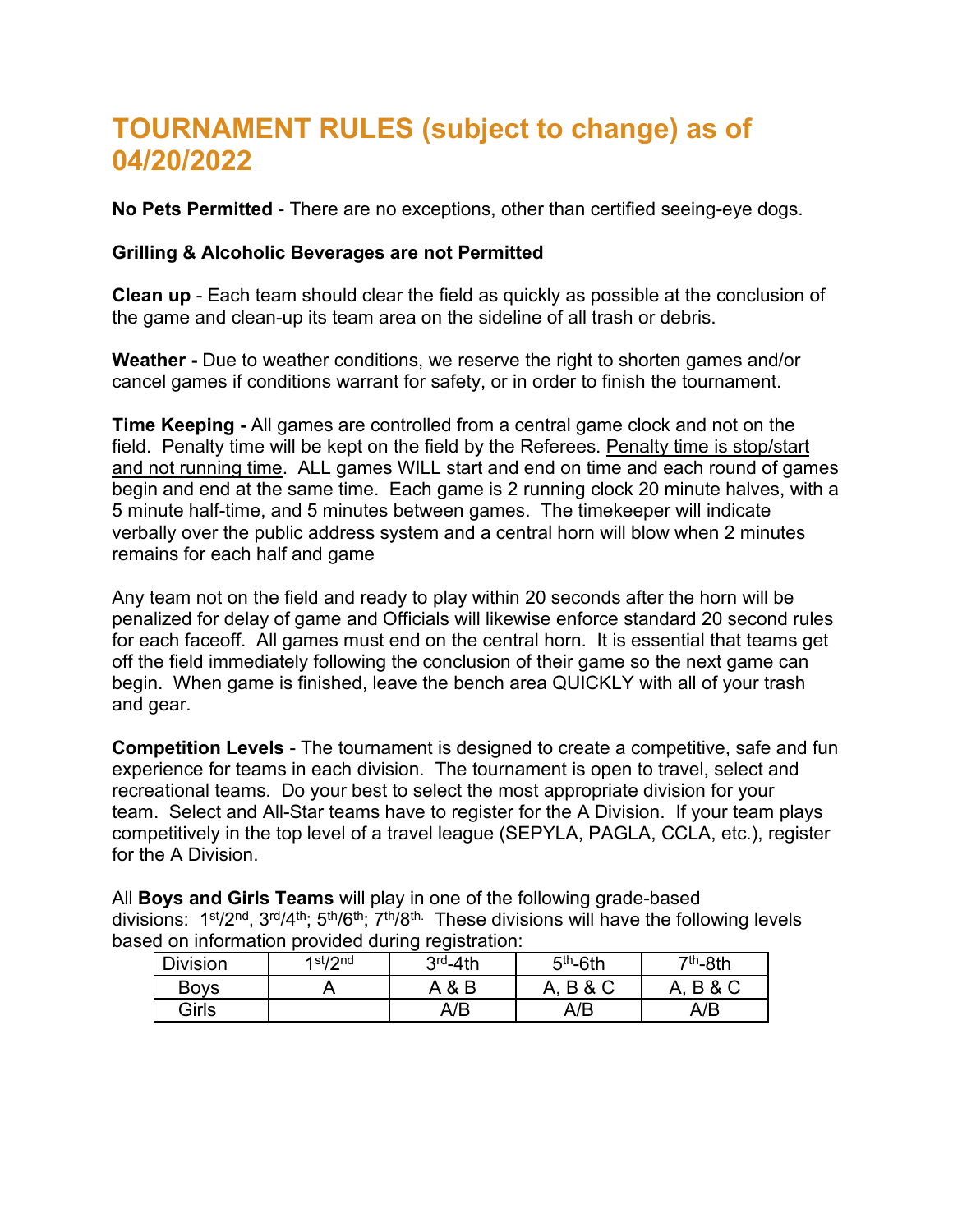**Scoring -** Game Officials will record the score for each game and will report final scores to both Head Coaches at the same time at the end of the Game. Referees will submit game results slip to CBAA Game/Area administrator. The CBAA Game/Area administrator will report the score to the Tournament Operations Tent. Scores will then be entered into Tourney Machine online. Scores at the Tournament Operations Tent are final.

Winning teams will be awarded 2 points and ties will result in 1 point. Championship Game tie breakers to be determined. .

**Tournament Results** - The tournament will follow a hybrid of Pool and Bracket play. The Pools will be set by the Directors for rounds 1-3 (as necessary) based on the number of teams in the Pool, with Champion determined based on the Tie Breaker rules below. Some Divisions will be a combination of Pool play and Bracket play based upon the number of teams entered using the same Tie Breaker guidelines. Full bracket play enables winners to play winners and losers to play losers in a playoff format using the same Tie Breaker rules below. A minimum of 3 games will be played by all teams unless teams do not show up in which case we will attempt to get your team a 3rd game that may or may not be out of the bracket or pool format and may or may not be considered exhibition or pool play.

**Tie Breakers within Pools and Divisions -** Record, Head To Head, Goals Allowed, Goal Differential (max 10 goals/game), & Goals Scored, in that order.

**Player Eligibility - Participation is determined by academic grade level. No team can** have any Player whose current grade level is greater than the designated grade level for which the team has entered the tournament. No high school students allowed. We cannot police rosters so participation is on the honor system. Any team found to be in violation, during or after the tournament, will forfeit all games and that team's Head Coach will be prohibited from future participation in the Irish Skirmish. No Player may compete or be rostered on more than one team.

**Behavior -** Fighting will not be tolerated!! Any Player who STARTS a fight or RETALIATES will immediately be ejected from the game and tournament. Taunting, profanity, or disrespect shown to Players, Coaches, Spectators, Officials or Tournament Staff will not be tolerated from Players, Coaches or Spectators. Disciplinary action is at the discretion of the Officials or Tournament Staff including ejection from a game tournament or property all together. Penalty time assessed is per NFHS and US Lacrosse rules.

**Time Outs** - Each team will have one 30 second timeout a game but game clock continues. No timeouts in final 2 minutes of the game. Regular delay of game penalties will be accessed if a team is not ready for play when Officials have the field ready.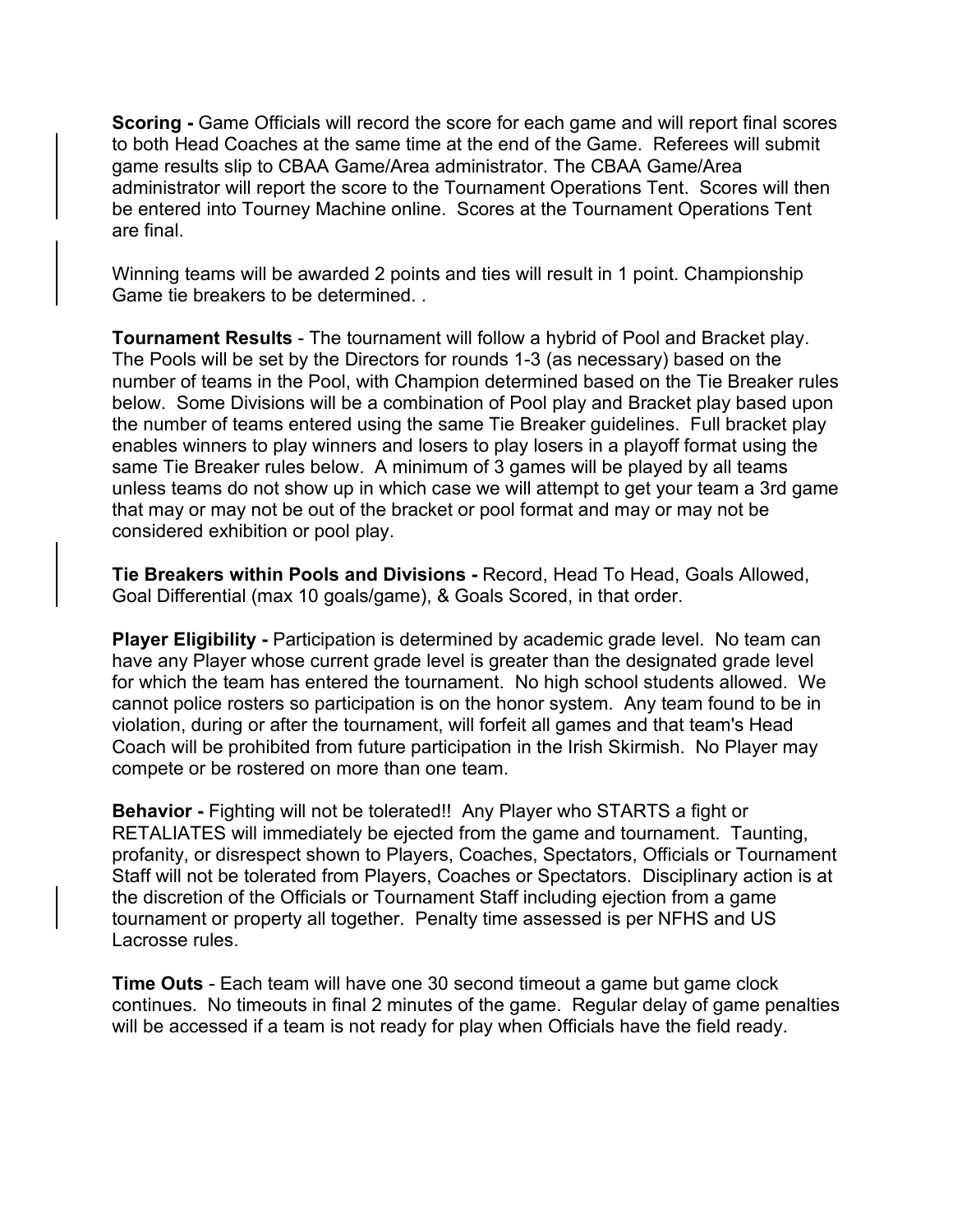**Mercy Rule -** If a team is trailing by 5 or more goals in the second half, the trailing team can elect to take the ball at midfield for face-offs. There shall be a faceoff to start the second half.

**Alternate Possession -** The team who traveled furthest will have the game's first AP.

#### **Additional Boys Division Rules**

The tournament rules shall be US Lacrosse, modified by SEPYLA, and modified here.

**Equipment -** All US Lacrosse / SEPYLA rules are in effect and coaches certify that all their players are properly equipped by rule by having a player appear on the field. Check your players' equipment BEFORE you take the field. Mouthpiece violations will be enforced. Officials cannot permit improperly equipped players to participate.

**Stick Checks** - Normal NFHS rules apply except coach requested stick checks can only occur before the end of the first half. Officials can perform full or partial (pocket depth only) checks any time they wish.

**Penalties -** Penalized player (except goalie) must serve their penalties. If an In-Home is needed the Official shall designate the offensive player to serve and likewise a defenseman to serve for a goalie. The coaches need not designate In-Home players.

**Substitutions -** Regular 20 second substitutions are permitted for faceoffs & penalties. Grades 7/8 substitutions are on the fly with no horns permitted. Grades 3/4 & 5/6 substitutions permitted on sideline dead balls if requested by coaches.

**Advancement Rules, Stalling, and Over & Back Rules -** 4 second crease clear rule will be enforced at all levels, 20 second midfield clear, 10 second offensive box advancement, Over & Back, and under 2 minute "Keep It In" rules will be enforced for 5th/6th and 7/8th grade divisions Only

#### **Checking**

- One handed stick checks shall be penalized as slashes at all levels in  $5/6$  Grade  $\&$  3/4 Grade Divisions.
- The US Lacrosse 2018 "no brush" rule shall be enforced per US Lacrosse rules.
- US Lacrosse rules enforced for no contact (interference, etc) more than 3 yards (not 5)
- NO "take-out" checks, checks of a defenseless player or checks resulting from a run of greater than 3 strides are permitted.
- No Body Checking is permitted in the  $3<sup>rd</sup>/4<sup>th</sup>$  or  $1<sup>st</sup>/2<sup>nd</sup>$  Grade Divisions

**In addition to all stick checking, body checking, and contact fouls being enforced per current US Lacrosse Rules, the Irish Skirmish Tournament, while competitive, places a premium on player safety. Coaches are requested to coach their players**